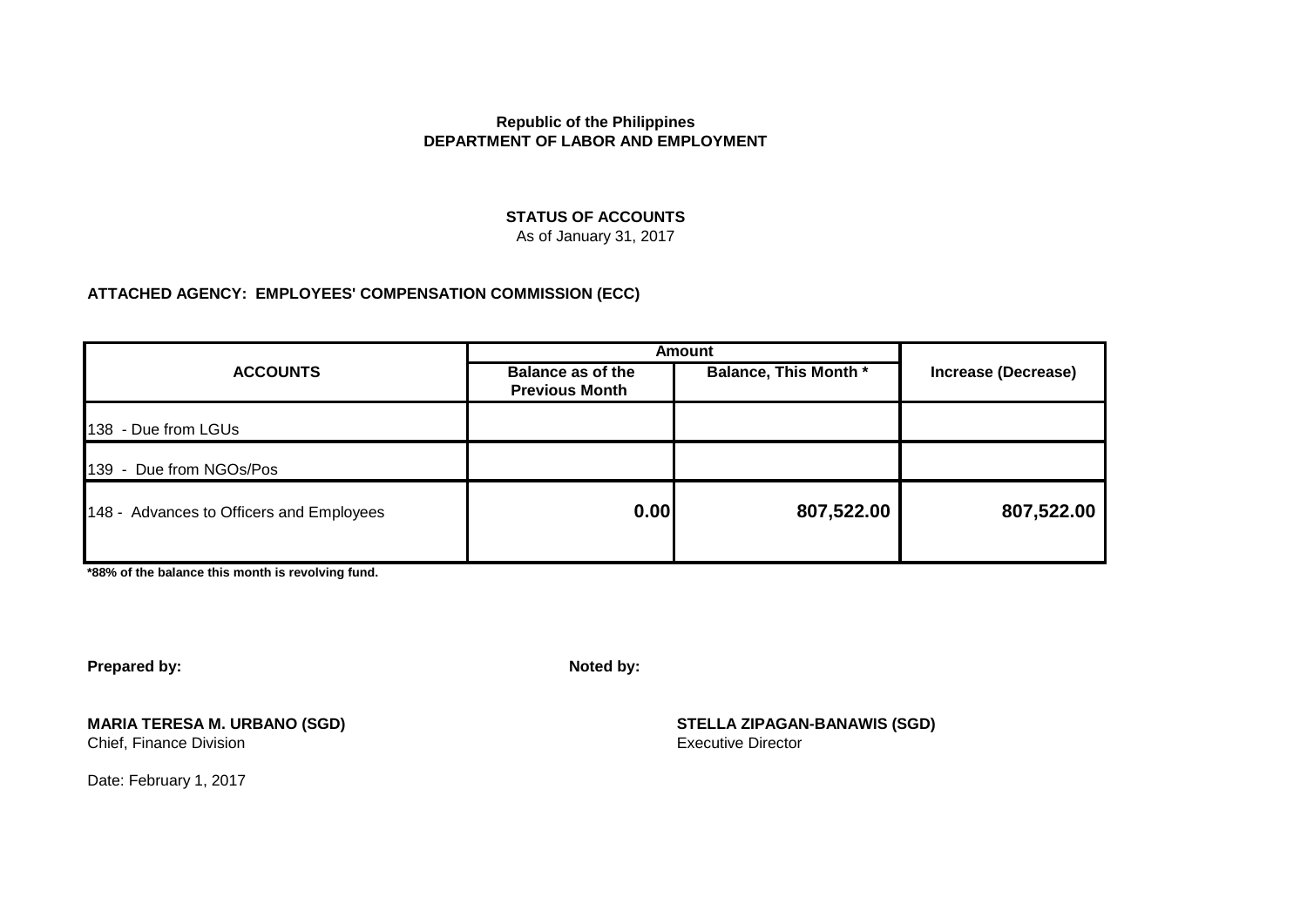#### **STATUS OF ACCOUNTS**

As of February 28, 2017

#### **ATTACHED AGENCY: EMPLOYEES' COMPENSATION COMMISSION (ECC)**

|                                          | <b>Amount</b>                              |                              |                            |
|------------------------------------------|--------------------------------------------|------------------------------|----------------------------|
| <b>ACCOUNTS</b>                          | Balance as of the<br><b>Previous Month</b> | <b>Balance, This Month *</b> | <b>Increase (Decrease)</b> |
| 138 - Due from LGUs                      |                                            |                              |                            |
| 139 - Due from NGOs/Pos                  |                                            |                              |                            |
| 148 - Advances to Officers and Employees | 807,522.00                                 | 643,356.00                   | (164, 166.00)              |

**\*88% of the balance this month is revolving fund.**

**Prepared by: Noted by:**

Chief, Finance Division

Date: February 27, 2017

**MARIA TERESA M. URBANO (SGD) STELLA ZIPAGAN-BANAWIS (SGD)**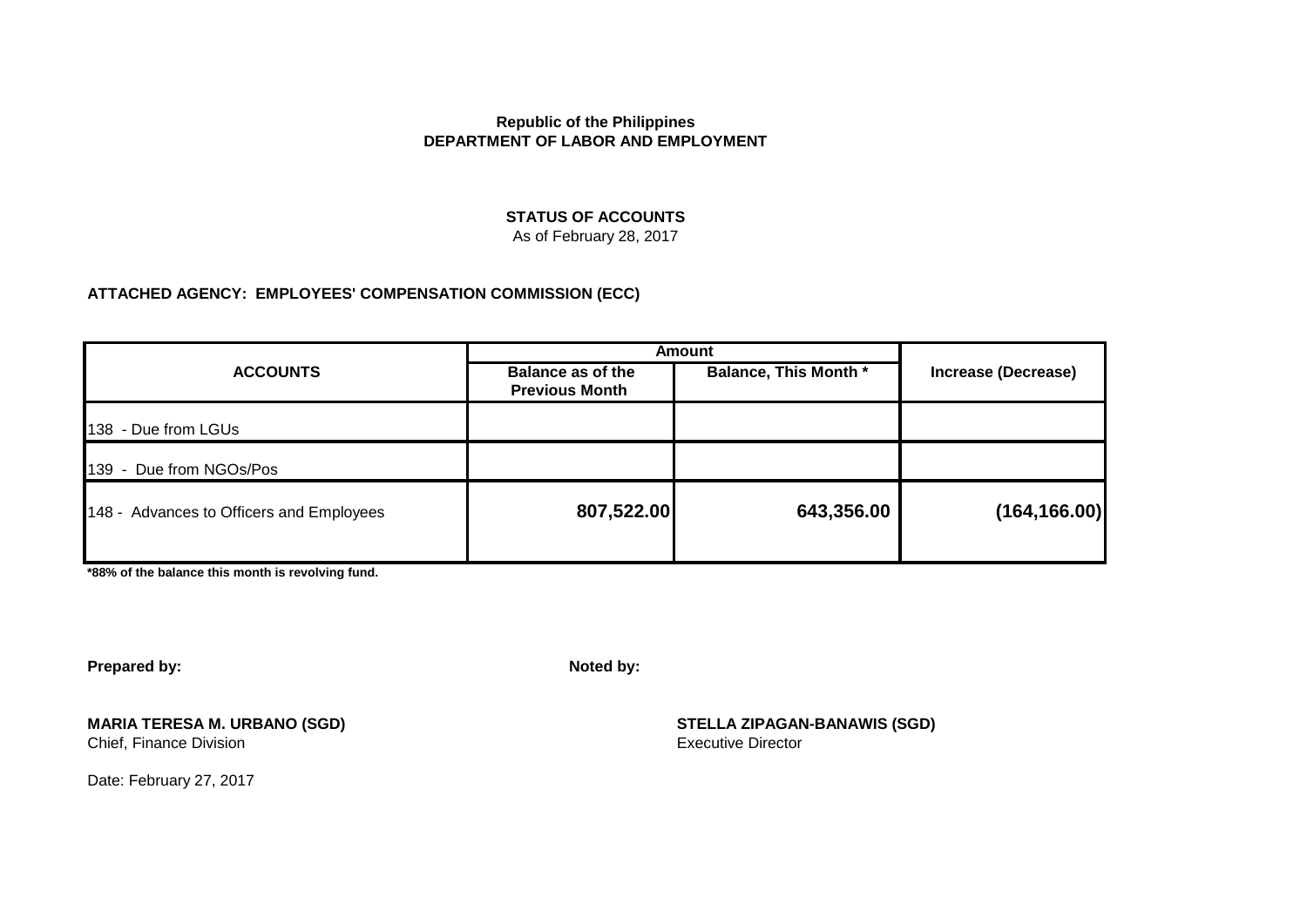### **STATUS OF ACCOUNTS**

As of March 31, 2017

#### **ATTACHED AGENCY: EMPLOYEES' COMPENSATION COMMISSION (ECC)**

|                                          | <b>Amount</b>                                     |                              |                            |  |
|------------------------------------------|---------------------------------------------------|------------------------------|----------------------------|--|
| <b>ACCOUNTS</b>                          | <b>Balance as of the</b><br><b>Previous Month</b> | <b>Balance, This Month *</b> | <b>Increase (Decrease)</b> |  |
| 138 - Due from LGUs                      |                                                   |                              |                            |  |
| 139 - Due from NGOs/Pos                  |                                                   |                              |                            |  |
| 148 - Advances to Officers and Employees | 643,356.00                                        | 617,380.48                   | (25, 975.52)               |  |

**\*82% of the balance this month is revolving fund.**

**Prepared by: Noted by:**

**MARIA TERESA M. URBANO (SGD) STELLA ZIPAGAN-BANAWIS (SGD)** Chief, Finance Division

Date: March 30, 2017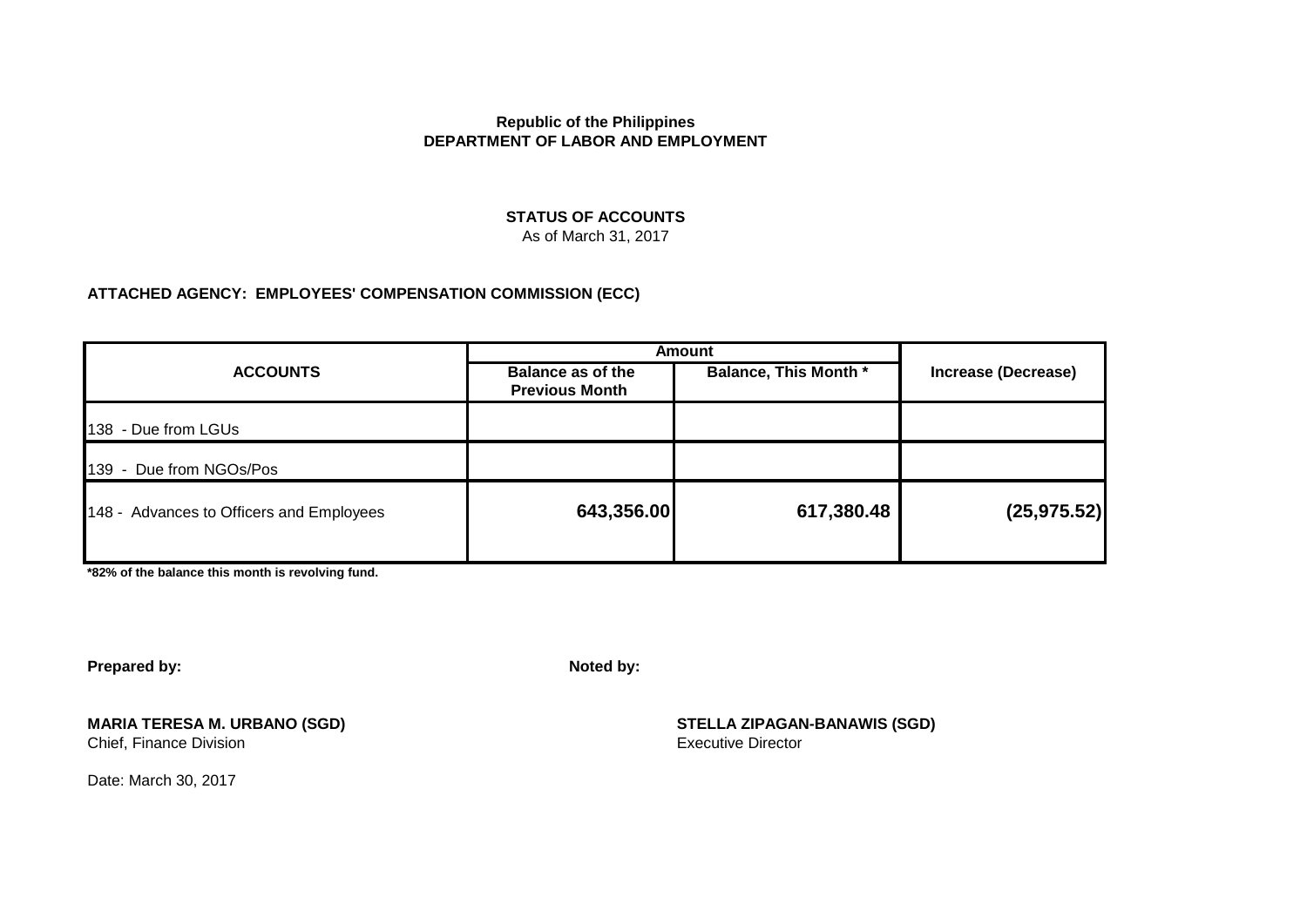#### **STATUS OF ACCOUNTS** As of April 30, 2017

#### **ATTACHED AGENCY: EMPLOYEES' COMPENSATION COMMISSION (ECC)**

|                                          | Amount                                            |                              |                     |
|------------------------------------------|---------------------------------------------------|------------------------------|---------------------|
| <b>ACCOUNTS</b>                          | <b>Balance as of the</b><br><b>Previous Month</b> | <b>Balance, This Month *</b> | Increase (Decrease) |
| 138 - Due from LGUs                      |                                                   |                              |                     |
| 139 - Due from NGOs/Pos                  |                                                   |                              |                     |
| 148 - Advances to Officers and Employees | 617,380.48                                        | 719,550.00                   | 102,169.52          |

**\*54% of the balance this month is revolving fund.**

**Prepared by: Noted by:**

Chief, Finance Division

**MARIA TERESA M. URBANO (SGD) STELLA ZIPAGAN-BANAWIS (SGD)**

Date: May 2, 2017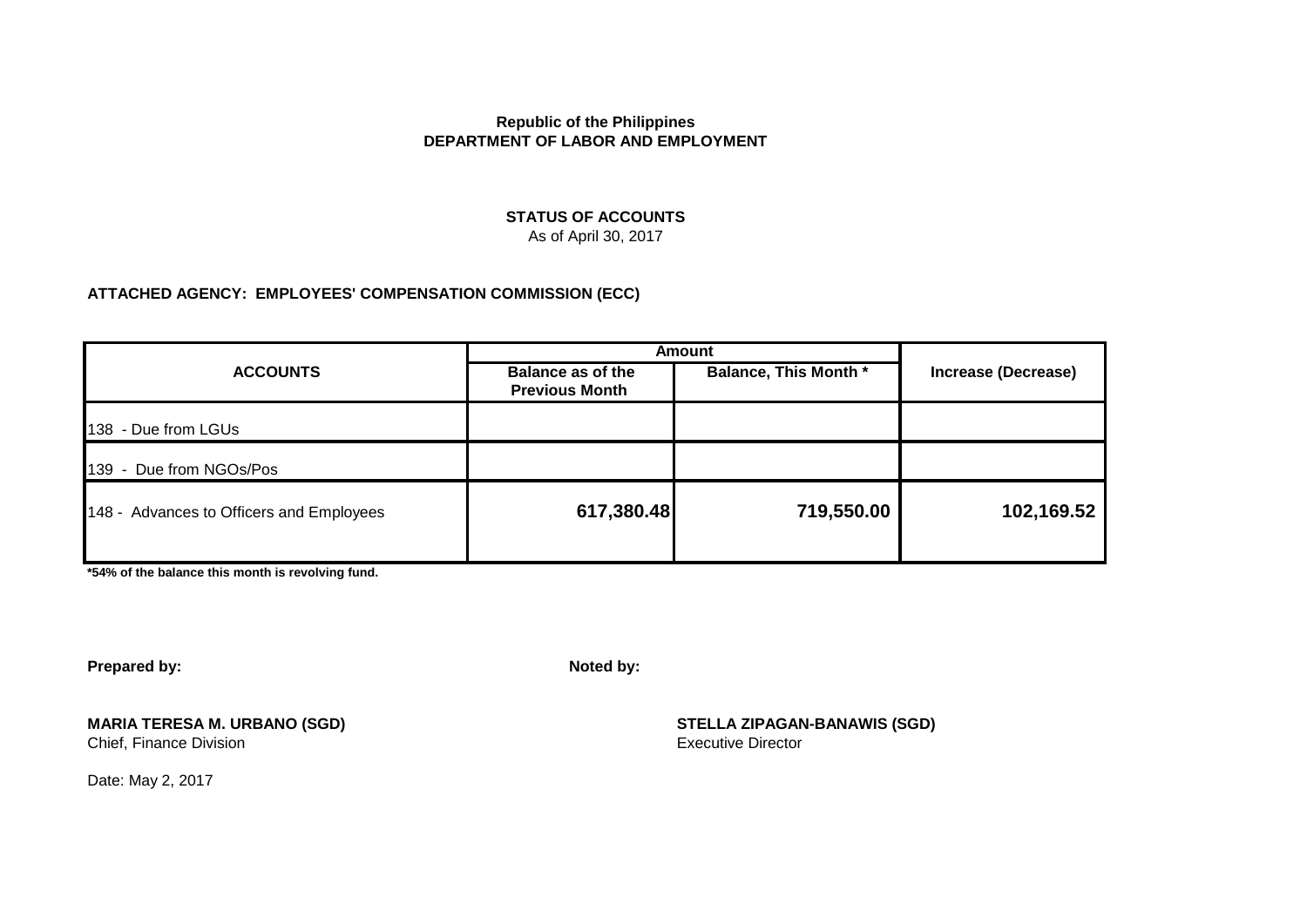#### **STATUS OF ACCOUNTS** As of May 31, 2017

#### **ATTACHED AGENCY: EMPLOYEES' COMPENSATION COMMISSION (ECC)**

| <b>Amount</b>                                     |                              |                     |
|---------------------------------------------------|------------------------------|---------------------|
| <b>Balance as of the</b><br><b>Previous Month</b> | <b>Balance, This Month *</b> | Increase (Decrease) |
|                                                   |                              |                     |
|                                                   |                              |                     |
| 719,550.00                                        | 671,391.00                   | (48, 159.00)        |
|                                                   |                              |                     |

**\*54% of the balance this month is revolving fund.**

**Prepared by: Noted by:**

**MARIA TERESA M. URBANO (SGD) STELLA ZIPAGAN-BANAWIS (SGD)** Chief, Finance Division

Date: June 5, 2017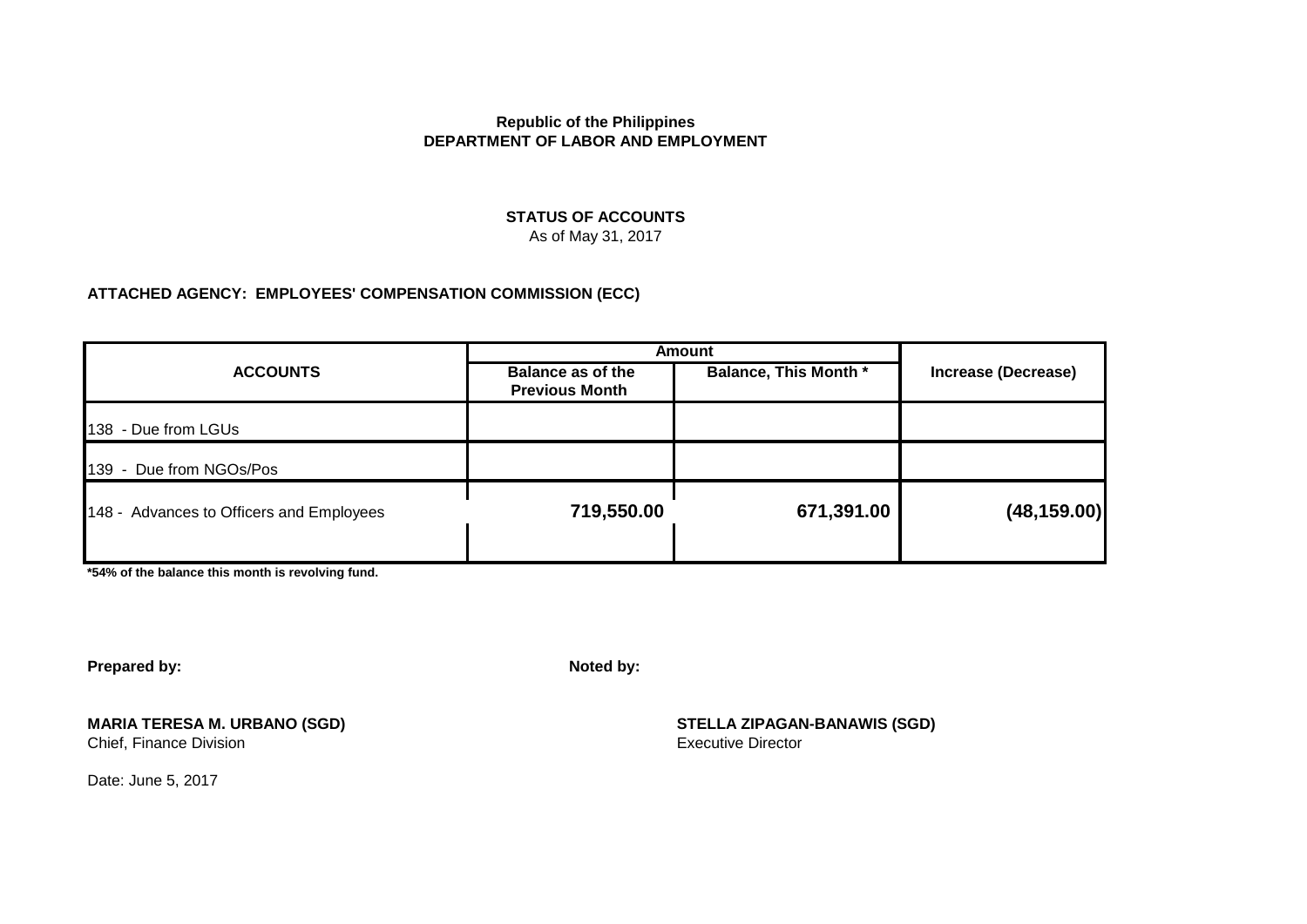## **STATUS OF ACCOUNTS**

As of June 30, 2017

#### **ATTACHED AGENCY: EMPLOYEES' COMPENSATION COMMISSION (ECC)**

|                                          | <b>Amount</b>                              |                              |                            |  |
|------------------------------------------|--------------------------------------------|------------------------------|----------------------------|--|
| <b>ACCOUNTS</b>                          | Balance as of the<br><b>Previous Month</b> | <b>Balance, This Month *</b> | <b>Increase (Decrease)</b> |  |
| 138 - Due from LGUs                      |                                            |                              |                            |  |
| 139 - Due from NGOs/Pos                  |                                            |                              |                            |  |
| 148 - Advances to Officers and Employees | 671,391.00                                 | 658,100.00                   | (13, 291.00)               |  |

**\*59% of the balance this month is revolving fund.**

**Prepared by: Noted by:**

**MARIA TERESA M. URBANO (SGD) STELLA ZIPAGAN-BANAWIS (SGD)** Chief, Finance Division

Date: July 3, 2017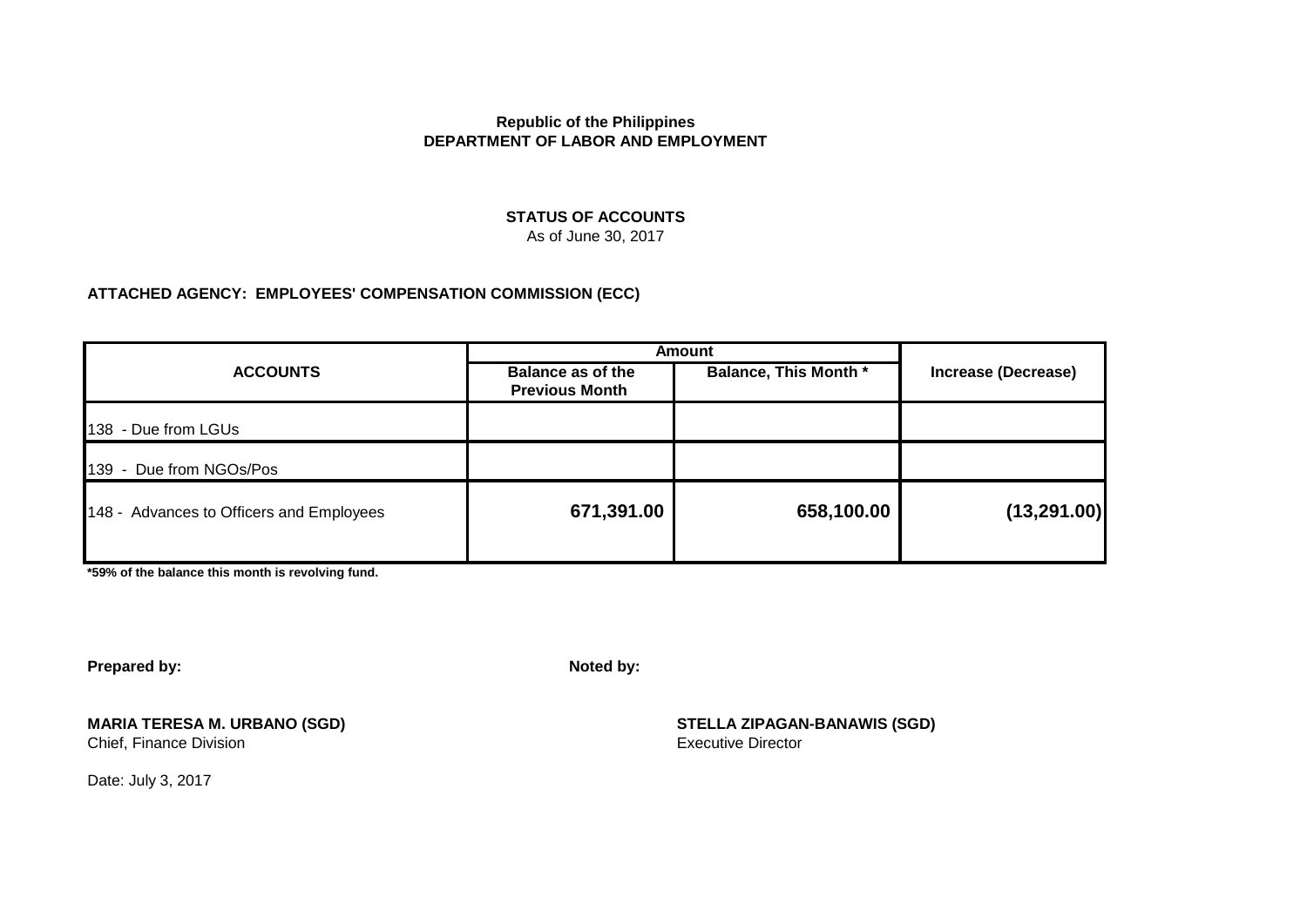#### **STATUS OF ACCOUNTS** As of July 31, 2017

# **ATTACHED AGENCY: EMPLOYEES' COMPENSATION COMMISSION (ECC)**

|                                          | Amount                                            |                              |                            |  |
|------------------------------------------|---------------------------------------------------|------------------------------|----------------------------|--|
| <b>ACCOUNTS</b>                          | <b>Balance as of the</b><br><b>Previous Month</b> | <b>Balance, This Month *</b> | <b>Increase (Decrease)</b> |  |
| 138 - Due from LGUs                      |                                                   |                              |                            |  |
| 139 - Due from NGOs/Pos                  |                                                   |                              |                            |  |
| 148 - Advances to Officers and Employees | 658,100.00                                        | 564,400.00                   | (93,700.00)                |  |

**\*69% of the balance this month is revolving fund.**

**Prepared by: Noted by:**

**MARIA TERESA M. URBANO (SGD) STELLA ZIPAGAN-BANAWIS (SGD)** Chief, Finance Division

Date: July 31, 2017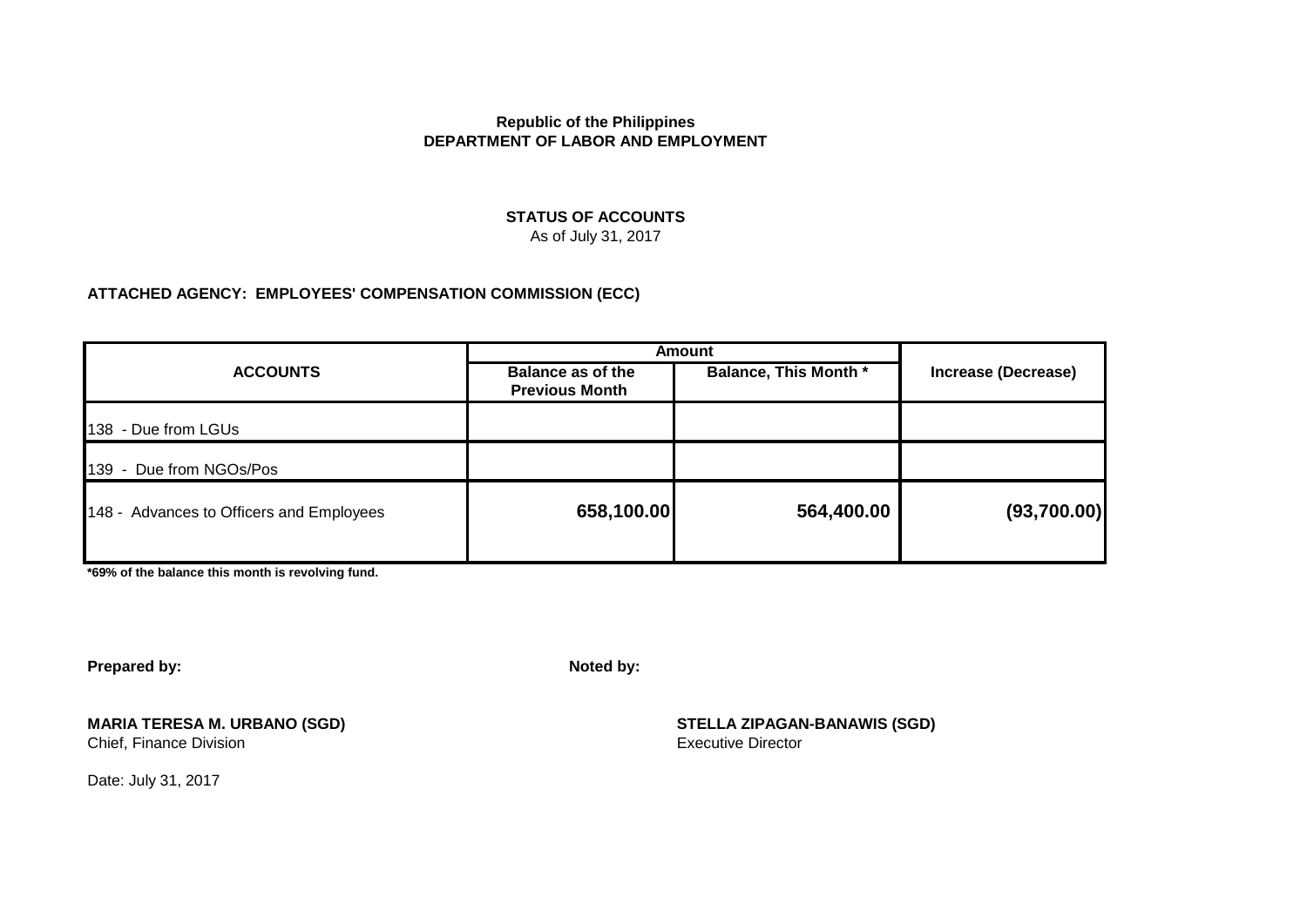# **STATUS OF ACCOUNTS**

As of August 31, 2017

#### **ATTACHED AGENCY: EMPLOYEES' COMPENSATION COMMISSION (ECC)**

|                                          | Amount                                            |                              |                            |
|------------------------------------------|---------------------------------------------------|------------------------------|----------------------------|
| <b>ACCOUNTS</b>                          | <b>Balance as of the</b><br><b>Previous Month</b> | <b>Balance, This Month *</b> | <b>Increase (Decrease)</b> |
| 138 - Due from LGUs                      |                                                   |                              |                            |
| 139 - Due from NGOs/Pos                  |                                                   |                              |                            |
| 148 - Advances to Officers and Employees | 564,400.00                                        | 1,355,863.26                 | 791,463.26                 |

**\*69% of the balance this month is revolving fund.**

**Prepared by: Noted by:**

**MARIA TERESA M. URBANO (SGD) STELLA ZIPAGAN-BANAWIS (SGD)** Chief, Finance Division

Date: Sept. 6, 2017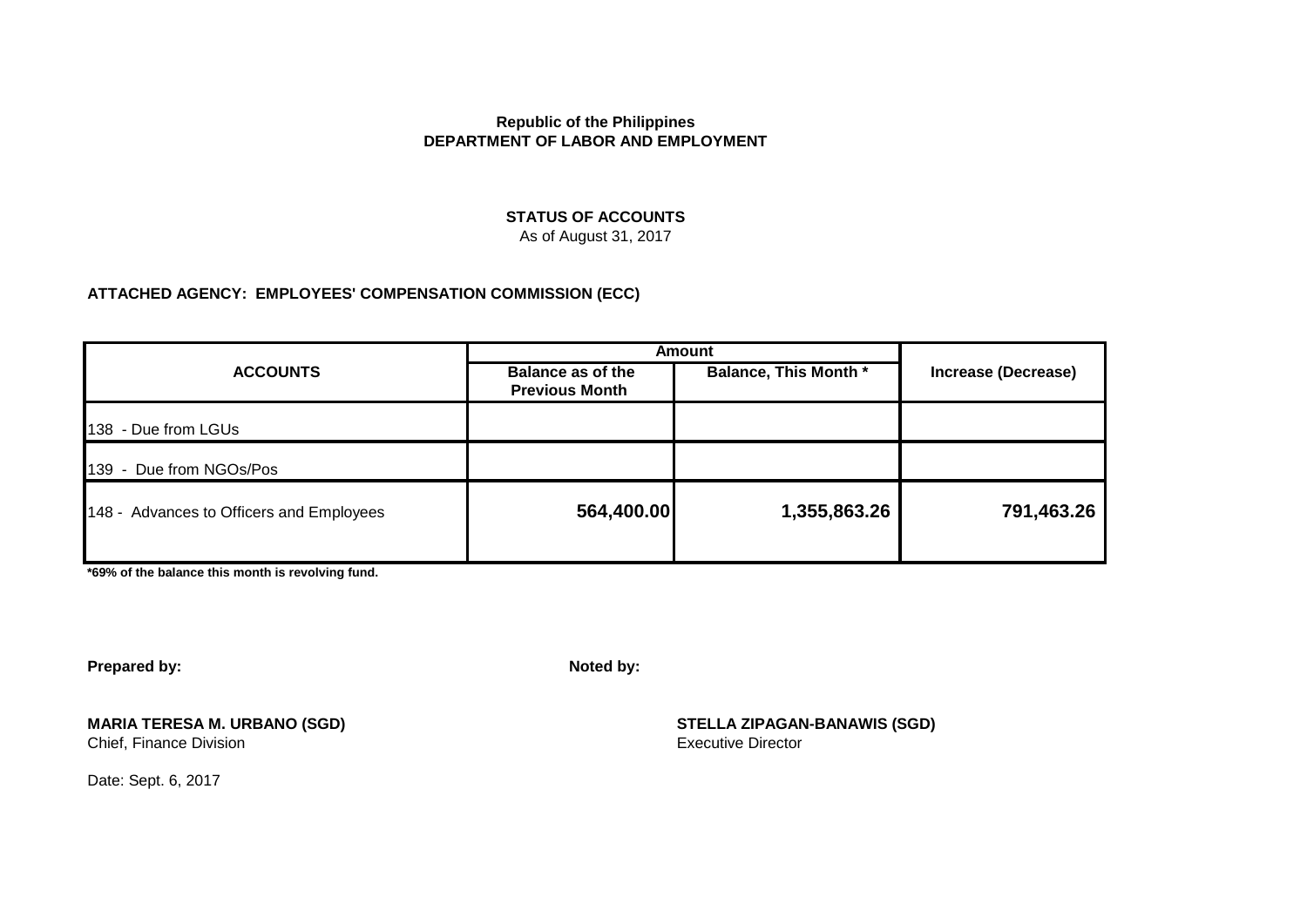#### **STATUS OF ACCOUNTS**

As of September 30, 2017

#### **ATTACHED AGENCY: EMPLOYEES' COMPENSATION COMMISSION (ECC)**

|                                          | <b>Amount</b>                              |                              |                            |
|------------------------------------------|--------------------------------------------|------------------------------|----------------------------|
| <b>ACCOUNTS</b>                          | Balance as of the<br><b>Previous Month</b> | <b>Balance, This Month *</b> | <b>Increase (Decrease)</b> |
| 138 - Due from LGUs                      |                                            |                              |                            |
| 139 - Due from NGOs/Pos                  |                                            |                              |                            |
| 148 - Advances to Officers and Employees | 1,355,863.26                               | 1,651,065.26                 | 295,202.00                 |

**\*29% of the balance this month is revolving fund.**

**Prepared by: Noted by:**

**MARIA TERESA M. URBANO (SGD) STELLA ZIPAGAN-BANAWIS (SGD)** Chief, Finance Division

Date: October 6, 2017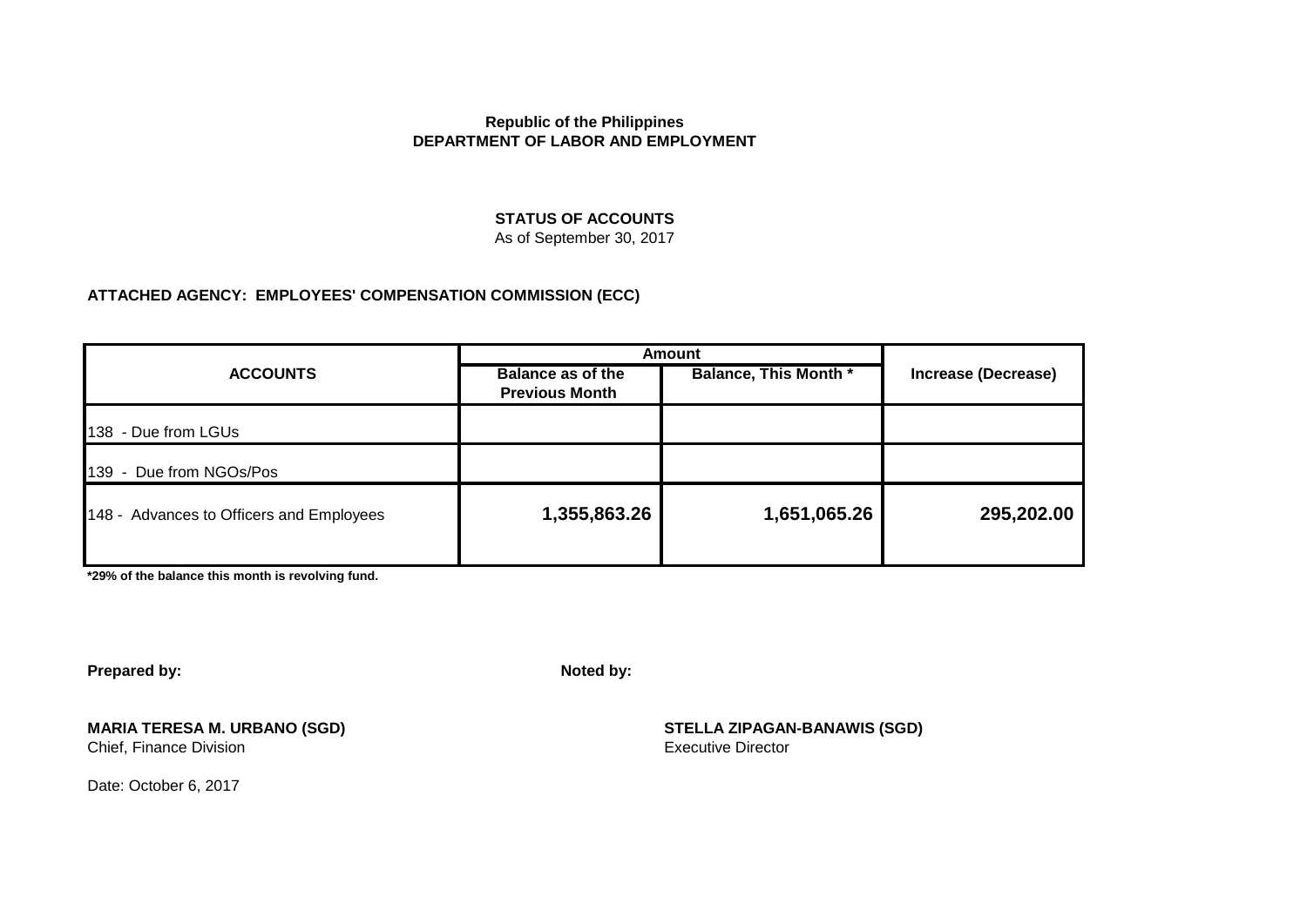#### **STATUS OF ACCOUNTS**

As of October 31, 2017

#### **ATTACHED AGENCY: EMPLOYEES' COMPENSATION COMMISSION (ECC)**

|                                          | <b>Amount</b>                                     |                              |                     |
|------------------------------------------|---------------------------------------------------|------------------------------|---------------------|
| <b>ACCOUNTS</b>                          | <b>Balance as of the</b><br><b>Previous Month</b> | <b>Balance, This Month *</b> | Increase (Decrease) |
| 138 - Due from LGUs                      |                                                   |                              |                     |
| 139 - Due from NGOs/Pos                  |                                                   |                              |                     |
| 148 - Advances to Officers and Employees | 1,651,065.26                                      | 1,205,158.00                 | (445, 907.26)       |

**\*29% of the balance this month is revolving fund.**

**Prepared by: Noted by:**

**MARIA TERESA M. URBANO (SGD) STELLA ZIPAGAN-BANAWIS (SGD)** Chief, Finance Division

Date: November 6, 2017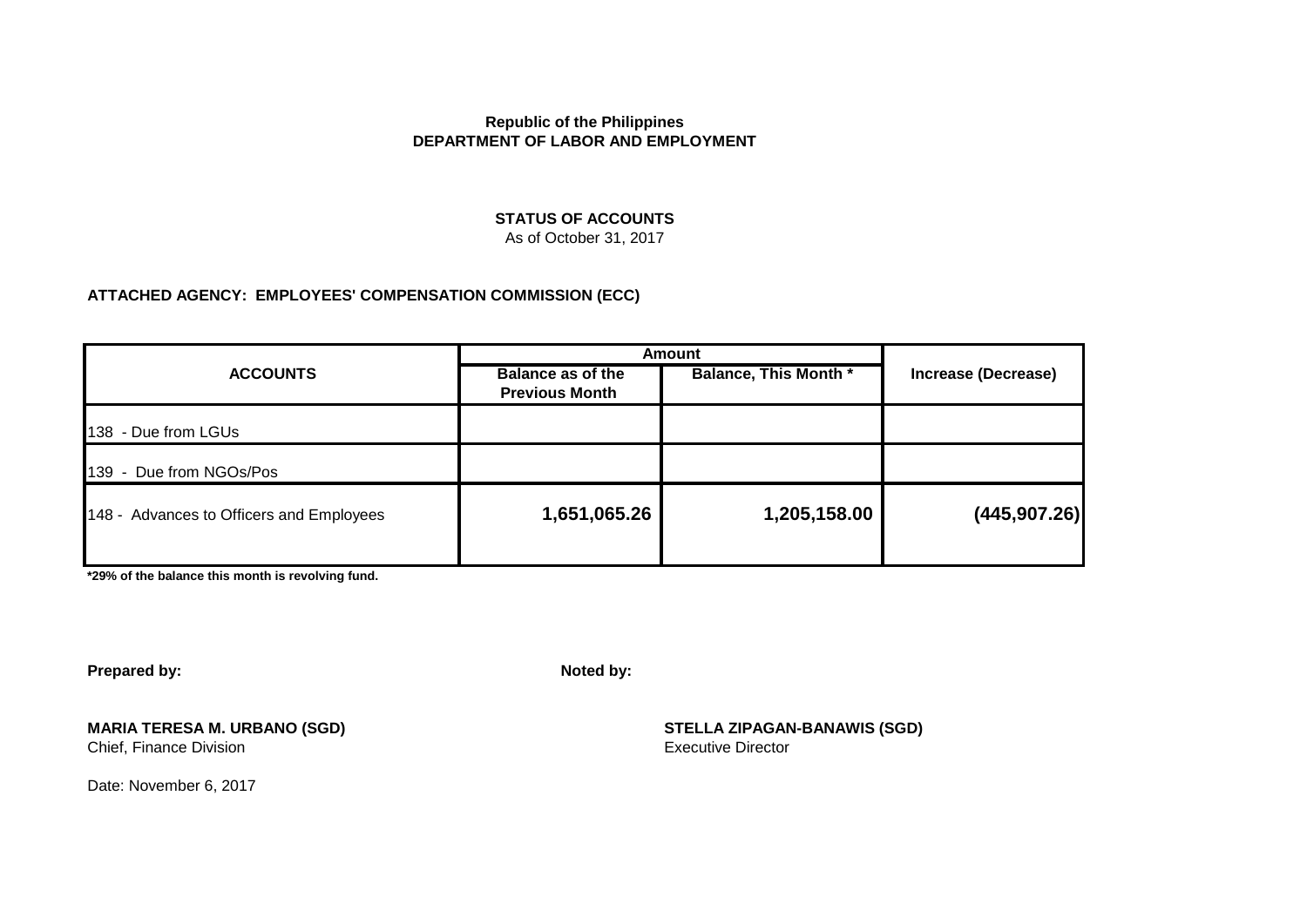#### **STATUS OF ACCOUNTS**

As of November 30, 2017

#### **ATTACHED AGENCY: EMPLOYEES' COMPENSATION COMMISSION (ECC)**

| <b>ACCOUNTS</b>                          | <b>Amount</b>                                     |                              |                            |
|------------------------------------------|---------------------------------------------------|------------------------------|----------------------------|
|                                          | <b>Balance as of the</b><br><b>Previous Month</b> | <b>Balance, This Month *</b> | <b>Increase (Decrease)</b> |
| 138 - Due from LGUs                      |                                                   |                              |                            |
| 139 - Due from NGOs/Pos                  |                                                   |                              |                            |
| 148 - Advances to Officers and Employees | 1,205,158.00                                      | 548,314.00                   | (656, 844.00)              |

**\*66% of the balance this month is revolving fund.**

**Prepared by: Noted by:**

**MARIA TERESA M. URBANO (SGD) STELLA ZIPAGAN-BANAWIS (SGD)** Chief, Finance Division

Date: December 4, 2017